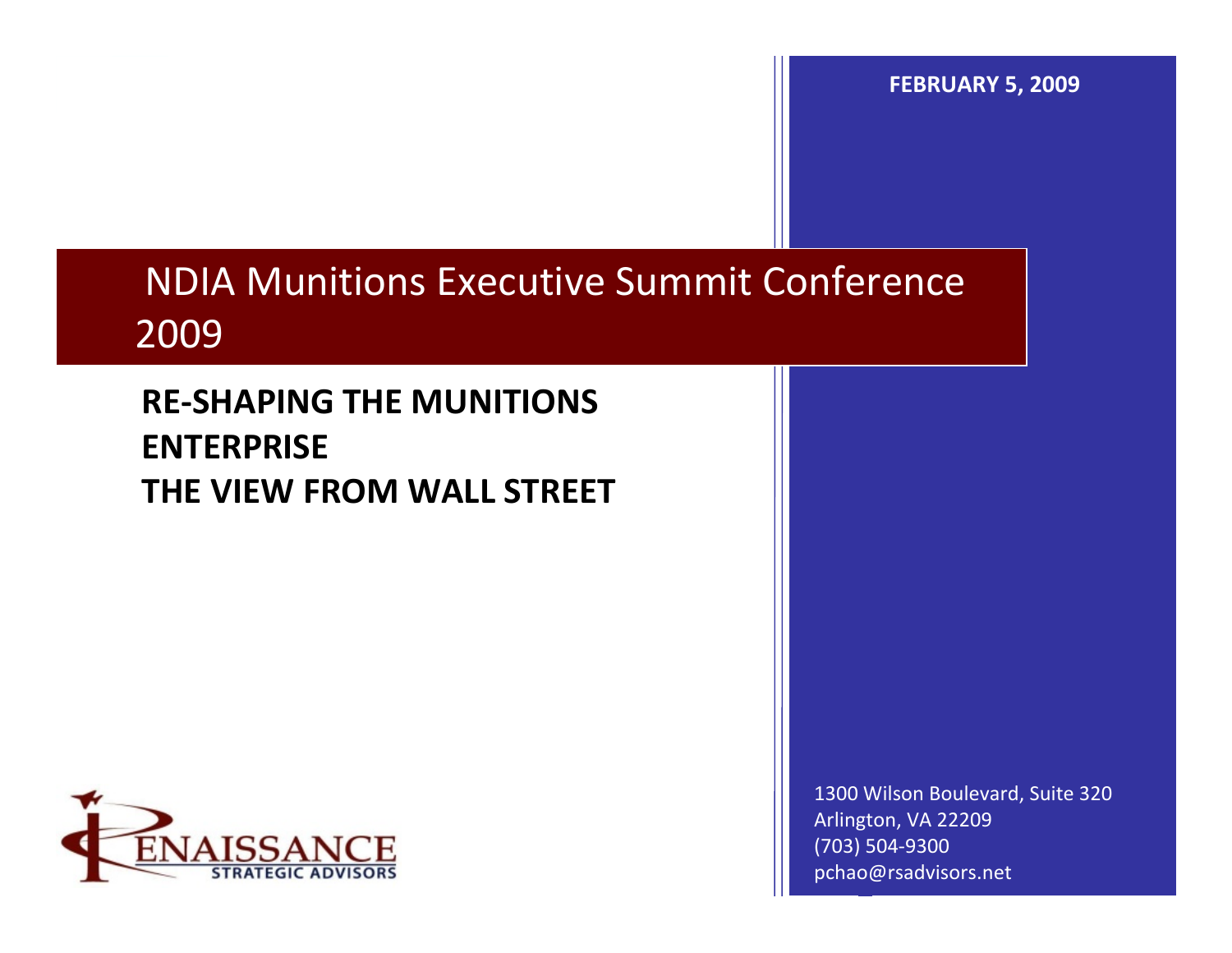**The fiscal crisis ("the black swan appeared")**

- **Started as <sup>a</sup> banking/liquidity crisis, now spreading into the general economy**
	- **The liquidity crisis showing signs of abating**
	- **The economic slowdown just starting**
- **Started as <sup>a</sup> US problem, now spreading globally**
- **Key question:**
	- **Catalyst for fundamental change (let's get serious about fixing fundamental problems) or catalyst for status quo (now is not the time, deficits so big who cares if we add more)**

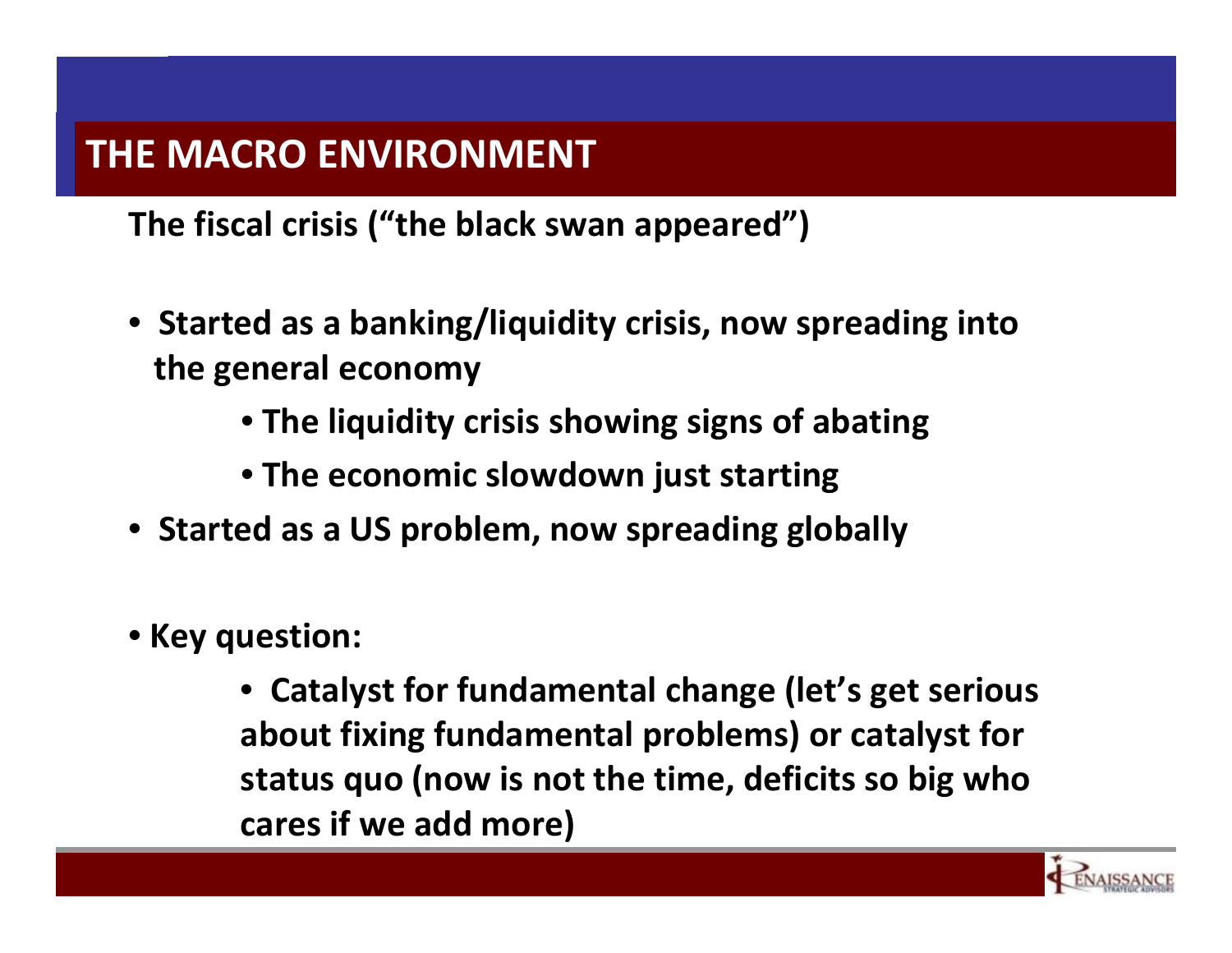**Second order consequences of the fiscal crisis**

•**Slowing economies and collapsing commodity prices as drivers of global instability**

•**China relationship**

•**Fundamental rethink of role of government in economy?**

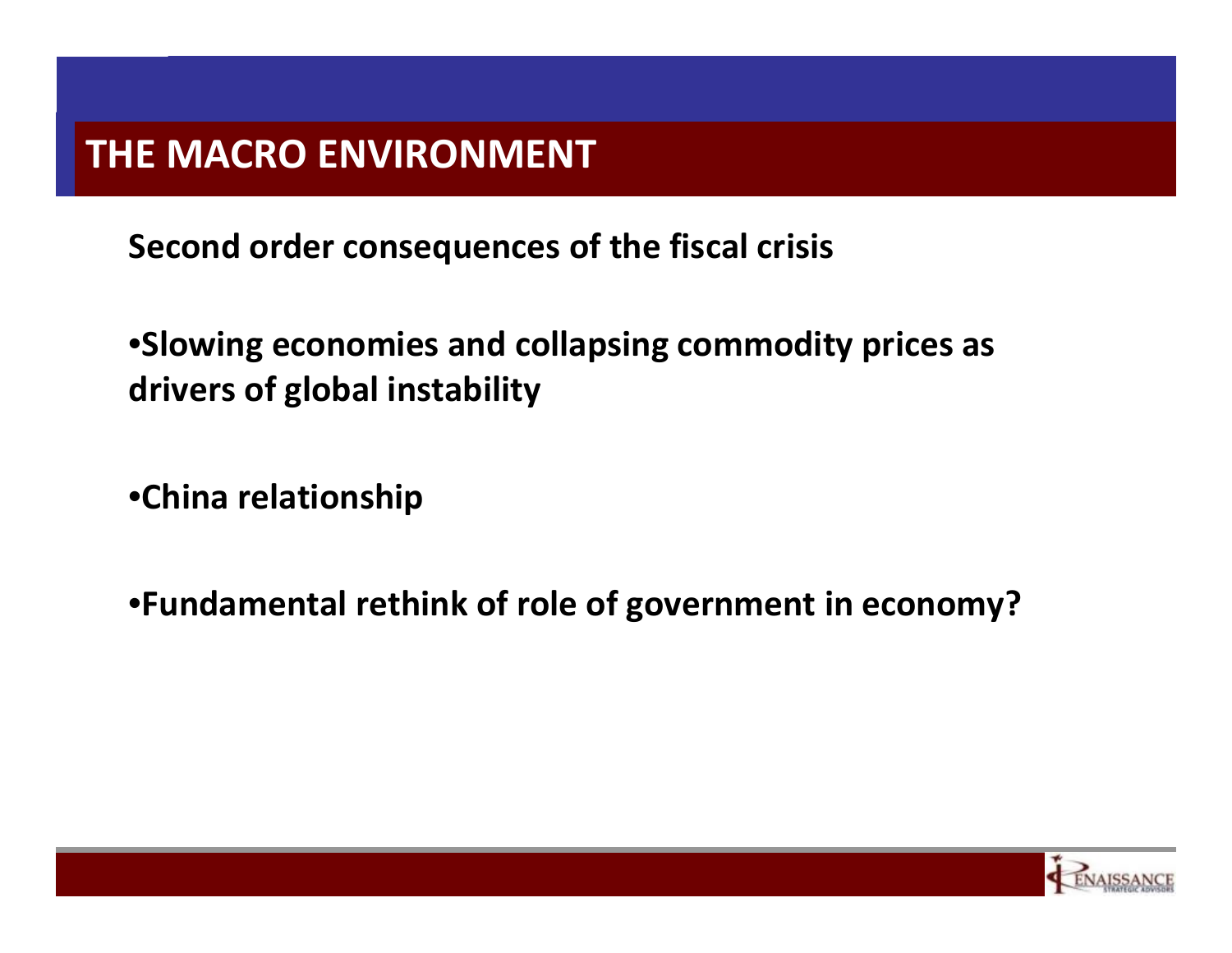#### **US DEFENSE BUDGETS**

#### U.S. Defense Budget, 1948-present



NAISSANC

Renaissance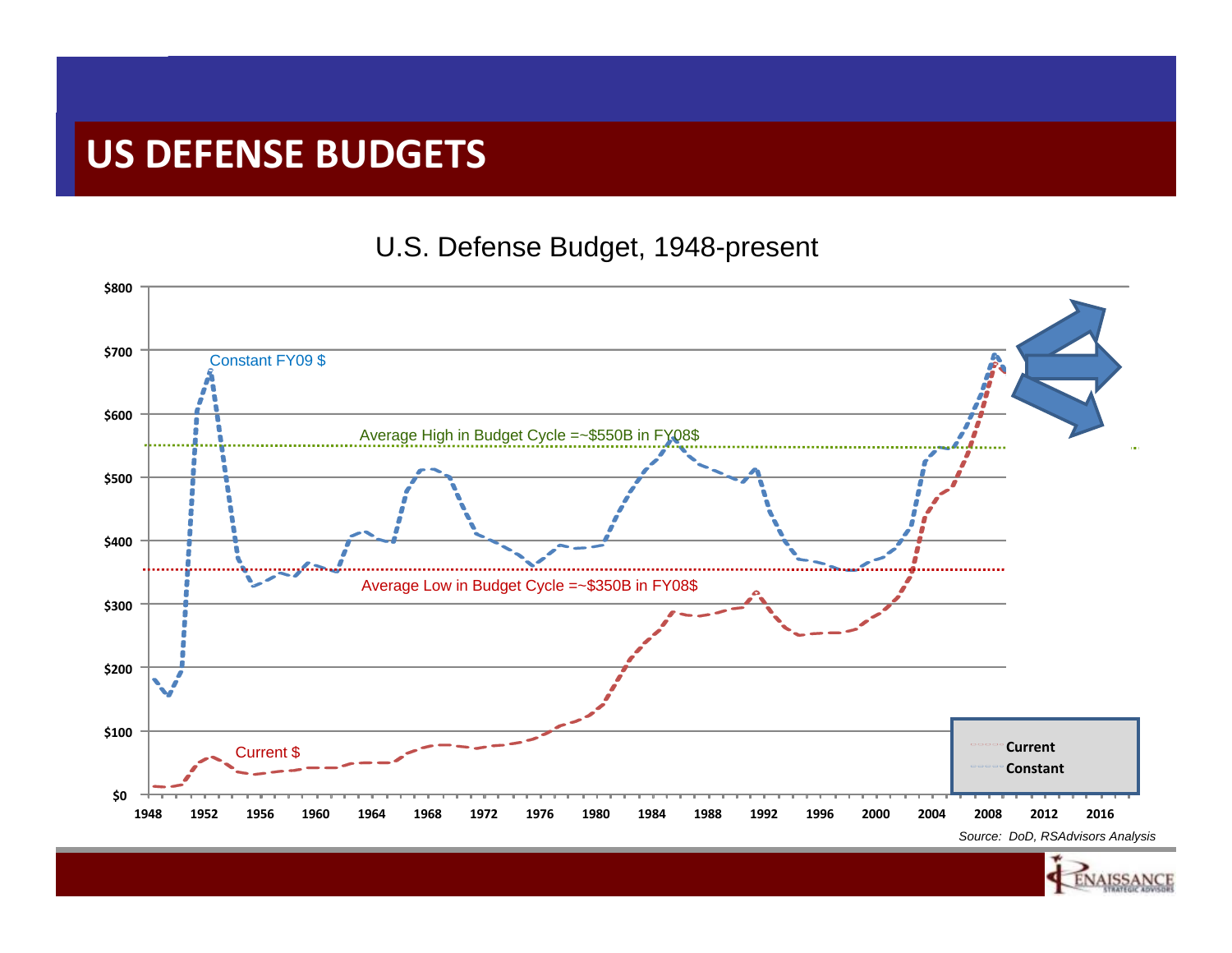### **US DEFENSE BUDGET ISSUES**

- **2010 slightly up, how big are the supplementals?**
- **Impact of the 2009 QDR**
- **How much will change given the economic slowdown (catalyst for change or catalyst for status quo)**
- **All the trade‐offs that have been discussed for last fewyears still present**
	- **Reset vs recap vs modernization**
	- **People vs things**
	- **Fight of today vs fight of tomorrow**

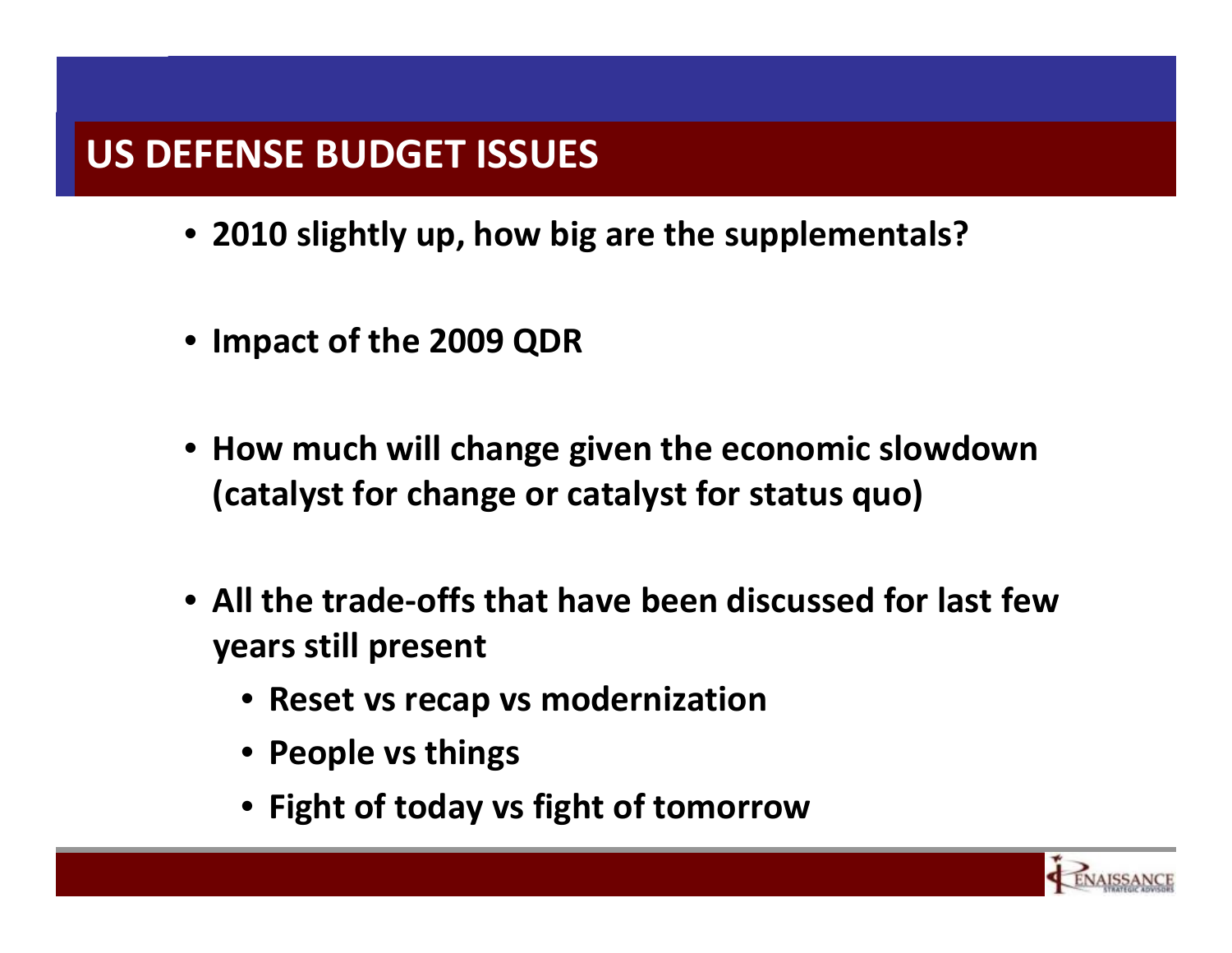#### **US DEFENSE MARKET**

#### **"Bar‐bell" Shaped Markets**

The Long War: rapid acquisition, Off the shelf/short development, quick response is key, COCOM centric

Dissuade: very long cycle, Technology development, platform oriented but limited production, service centric

Reset/Retrofit: Install "black boxes" in existing equipment to plug into network, maintenance/repair

Transformation: Desire for large, horizontally integrating networks, leverage the IT revolution

**Strategic Question: How Do You Organize to Address Is it one or two industrial bases? Can they be the same suppliers?**

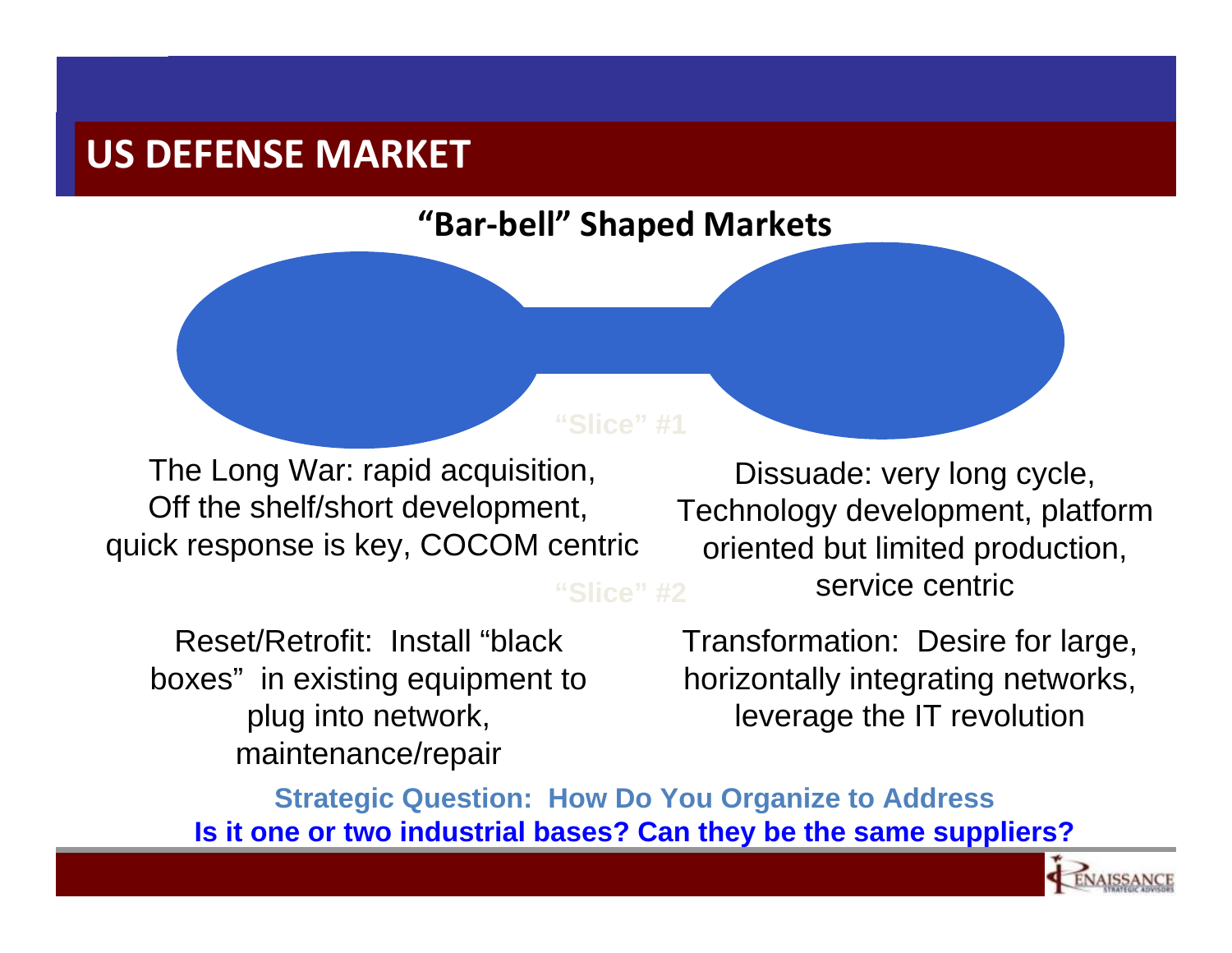## **THE VIEW FROM WALL STREET**



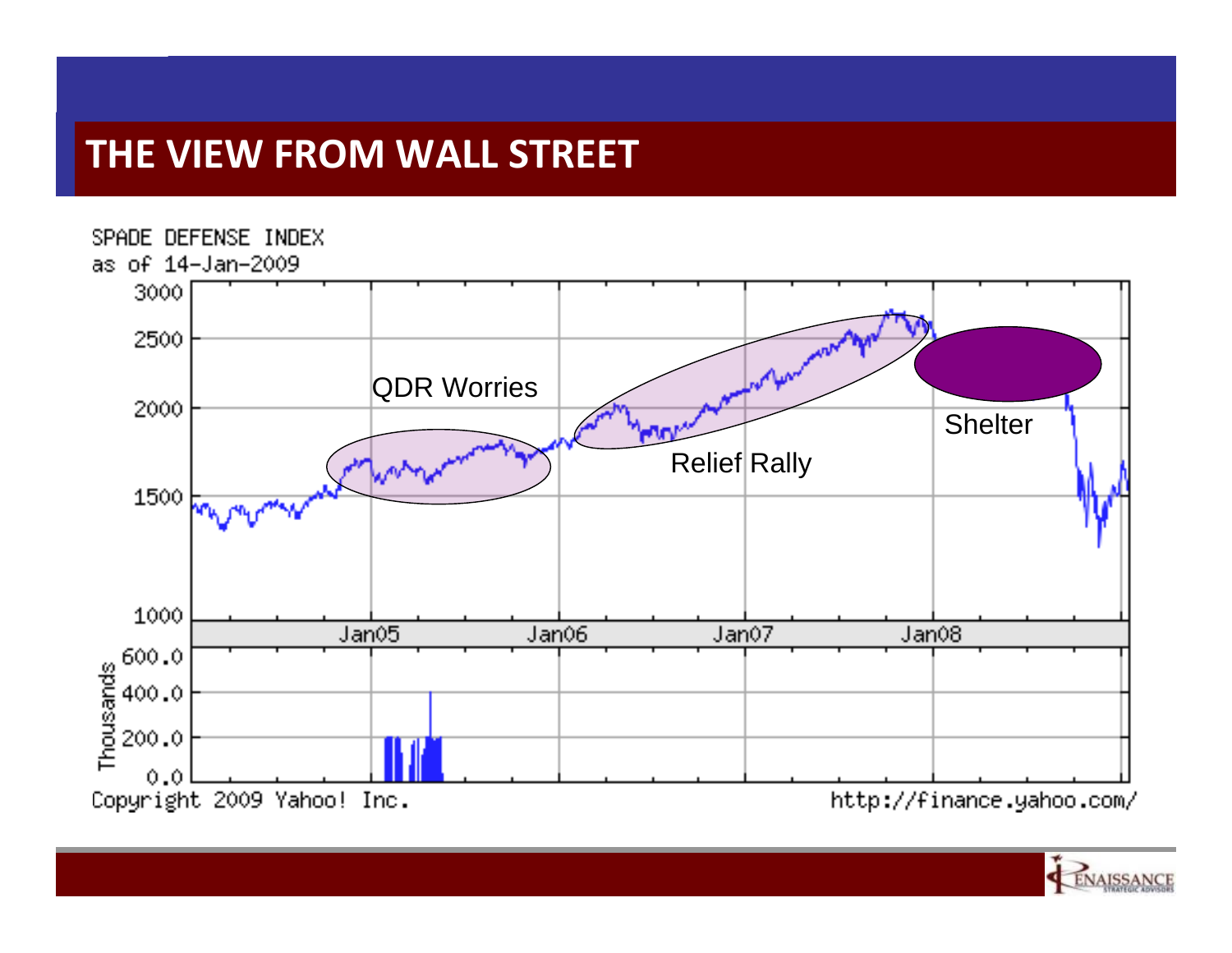#### **DEFENSE HAS CONTINUED TO OUTPERFORM THE MARKET**



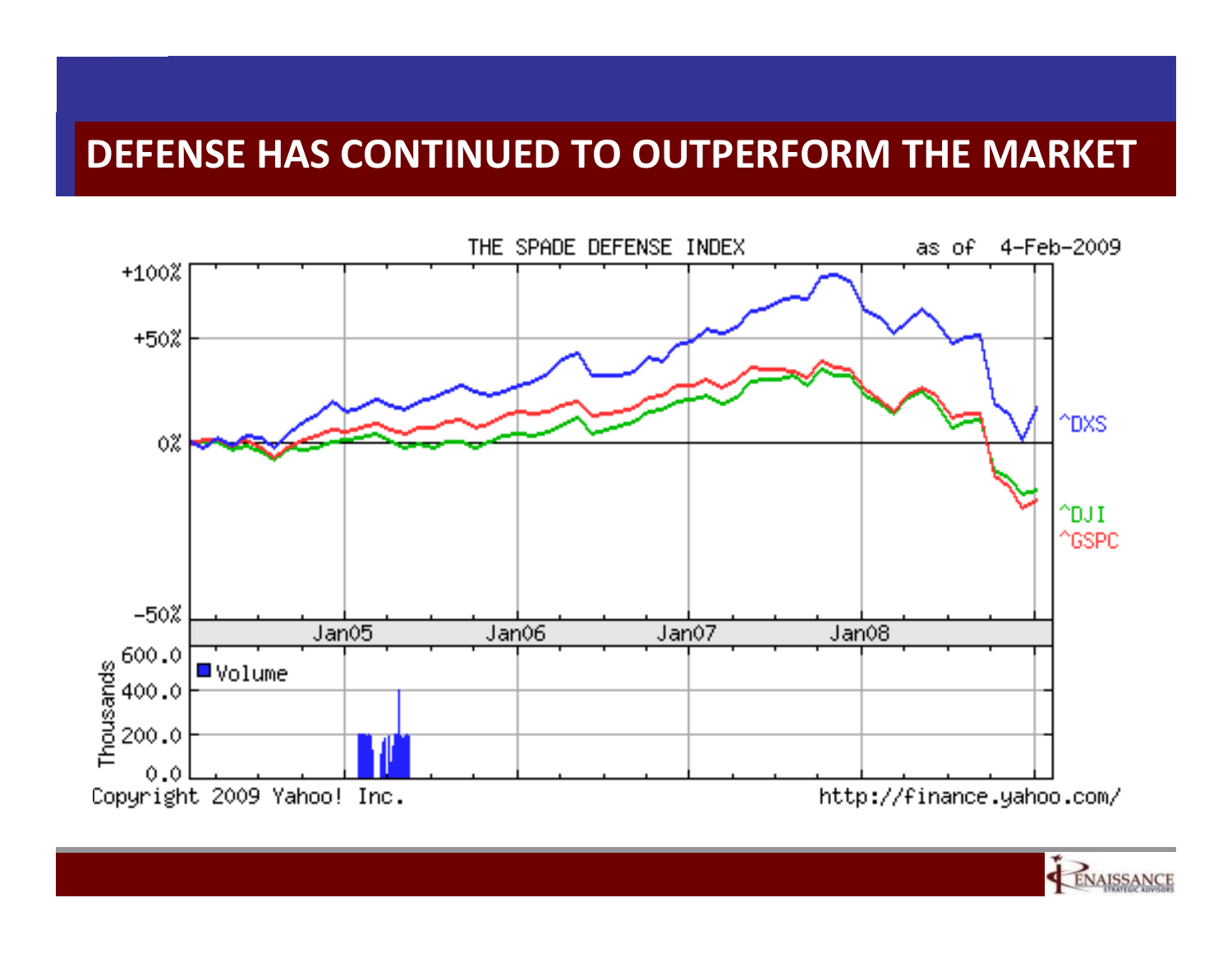## **CO'S WITH EXPOSURE TO THIS MARKET HAVE HELD UP**



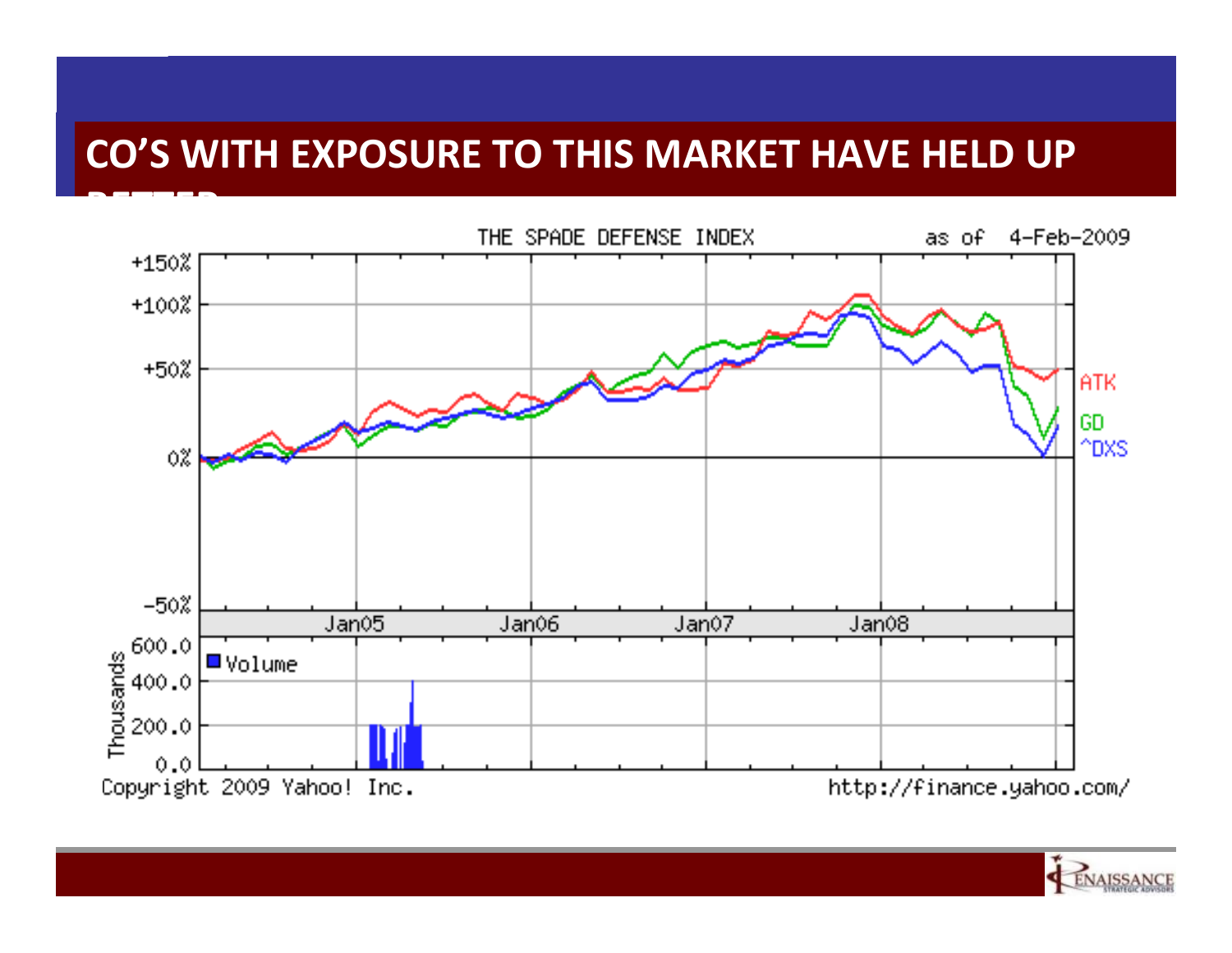#### **VALUATIONS BUILDING IN A SIGNIFICANT DOWNTURN**

#### **Market Value to EBITDA**

|                                   | <b>Current</b> | <b>Year End</b><br>2006 | <b>Year End</b><br>2004 | <b>Cycle</b><br><b>Range</b> |
|-----------------------------------|----------------|-------------------------|-------------------------|------------------------------|
| <b>Alliant Tech</b>               | 6.6x           | 8.6x                    | 10.7x                   |                              |
| <b>General</b><br><b>Dynamics</b> | 5.4x           | 9.1x                    | 8.7x                    |                              |
| <b>Defense</b><br>Average         | 5.9x           | 8.7x                    | 9.3x                    | $4 - 10x$                    |

Sources: JPMorgan, Credit Suisse, Cowen

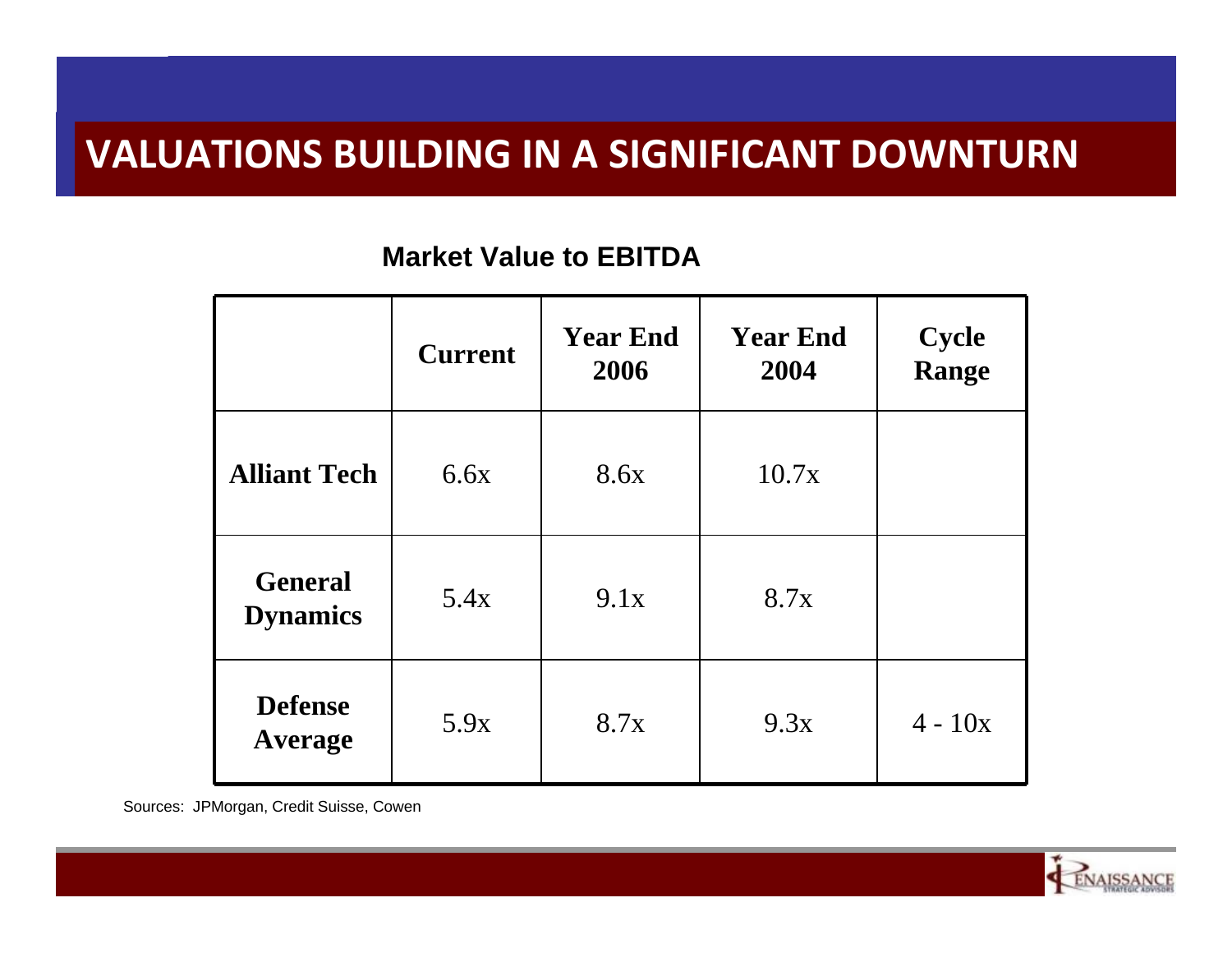## **INVESTOR ISSUES**

- What will happen to budgets
- What will happen to supplementals and who has exposure
- **Pension accounting**
- Where will the industry find growth
- **How will it deploy cash**
- Will "acquisition reform" hurt margins